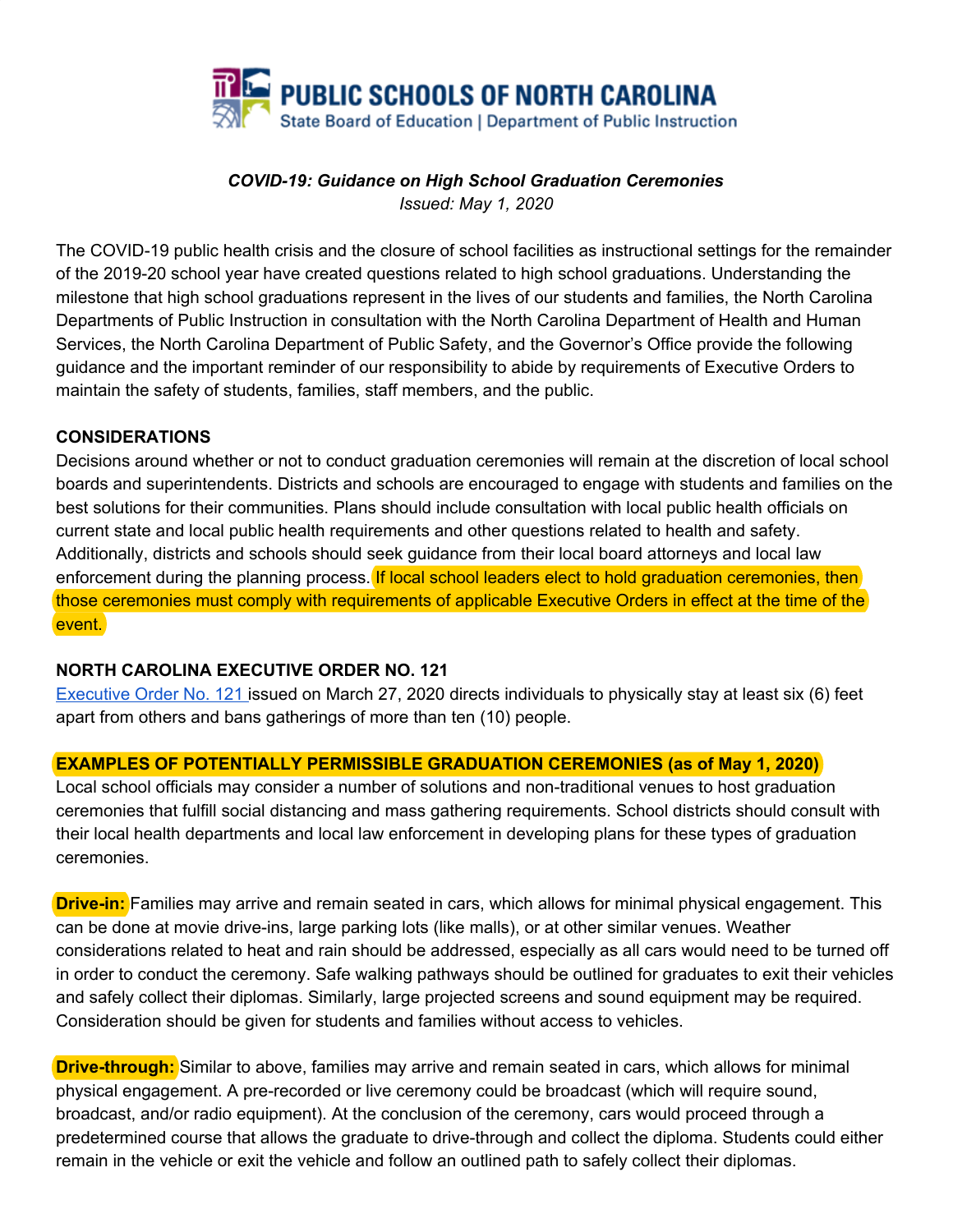

**Individualized Ceremony:** Schedule students to arrive in predetermined and specifically timed waves to enter the building and collect their diplomas. Currently, no more than ten (10) individuals are permitted to gather. This strategy requires district or school officials to identify the number of individuals from the school who will present the diplomas, take photographs/video, and how many guests can accompany the graduate into the facility. This strategy requires precise scheduling and traffic control to facilitate entering and exiting the building in order to comply with mass gathering regulations.

**Hybrid/Video:** Districts or schools deploy one of the strategies listed above while also recording the graduates receiving diplomas. Video is spliced and the entire graduation is provided on-demand or aired at a predetermined time.

# **ADDITIONAL STRATEGIES TO HONOR GRADUATES**

- Ask seniors to send individual videos with short messages to their graduating classmates. This, with the traditional filmed speeches, creates a longer film highlighting the graduates' high school experiences and provides a long-term memento.
- Highlight seniors on social media each day with special hashtags that allow for family, friends, and community members to congratulate individual students (who agree to participate) with photos and messages.
- Coordinate with local officials and schedule a graduation parade where graduates decorate their cars, line-up and drive a prescribed route. Community members may socially distance along the parade route and cheer graduates as they drive past. There could be a specific place where each car stops, allowing the school or district official to pose with the car and hand the passenger or driver the diploma.
- Secure a digital billboard and display messages directly from graduates to his or her class. Expand that to include messages from families and friends to graduates as well.
- Provide yard or window signs to be displayed at the homes of graduates.
- Postpone the graduation until later, or host them in one year as an "early reunion."

## **NECESSARY SAFETY MEASURES & TIPS**

- COVID positive individuals and those with symptoms should not attend as graduates, family, or support staff.
- Clearly mark entry, exit, and standing locations of graduates when collecting their diplomas.
- Consider whether face coverings will be suggested or required.
- Consider how diplomas will be distributed. Create a process for diploma distribution that meets social distancing requirements. Staff should place the diploma on a table for the student to collect. The table should be periodically cleaned.
- Frequent and routine environmental cleaning and disinfection of rest rooms and high touch areas with EPA approved disinfectant

(<https://www.epa.gov/pesticide-registration/list-n-disinfectants-use-against-sars-cov-2>).

- Students may choose to walk across the stage, collect the diploma from the table, and pose for a picture individually or appropriately distanced from a school/district official.
- Set expectations, policies, and guidelines in advance, and reiterate those prior to the ceremony and at the beginning of the ceremony, to ensure overall health and safety.